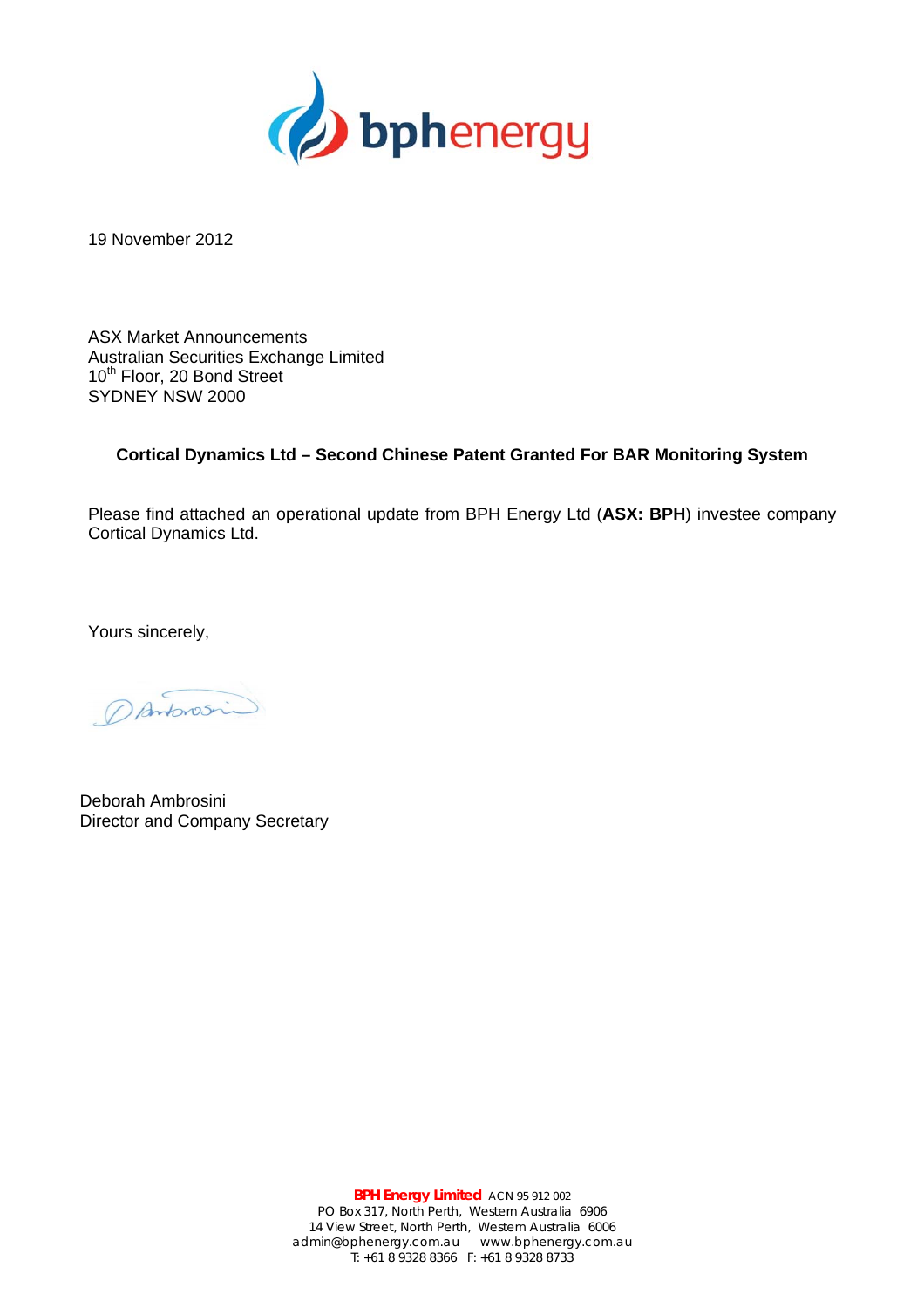

19 November 2012

ASX Market Announcements Australian Securities Exchange Limited 10<sup>th</sup> Floor, 20 Bond Street SYNDEY NSW 2000

## **Second Chinese Patent Granted For BAR Monitoring System**

Cortical Dynamics Ltd ("**Cortica**l") is pleased to announce that a key patent relating to its Brain Anaesthesia Response (BAR) monitoring unit has been granted in the People's Republic of China. Currently, Cortical has patents awarded in Australia, New Zealand, the United States, Japan and the People's Republic of China. The issued patent entitled 'EEG Analysis System', patent number ZL200780027483.2 is valid until June 2027.

Cortical has developed an extensive patent portfolio encapsulating the BAR monitoring unit, providing patent protection across a number of key brain monitoring markets. Mr David Breeze, Cortical's Chairman stated 'We are very pleased with the granting of this second patent in China. The Chinese market represents a growing opportunity for Cortical, and the grant of this second Chinese patent significantly strengthens both Cortical's IP and its commercial strategy'.

Cortical recently announced the completion of patient recruitment in its first human clinical trial which was conducted at St Vincent's Hospital, Melbourne. This trial represents a significant event in the BAR monitors' development program as it is the first time the complete BAR monitoring system has been employed within the operating theatre. The blinded data will now be processed and a clinical report will be produced.

This was the second trial of the BAR monitor, following a study conducted at Swinburne University last year. The Swinburne study provided the necessary verification for the BAR monitoring system to be used in the most recent clinical trial.

## **About the BAR Monitor**

The BAR monitoring system measures a patient's brain electrical activity, the electroencephalogram (EEG), in order to indicate how deeply anaesthetised a patient is during an operation via an adhesive sensor applied to the forehead. The BAR monitor is designed to assist anaesthetists and intensive care staff in ensuring patients do not wake up unexpectedly, as well as reducing the incidence of side effects associated with the anaesthetic.